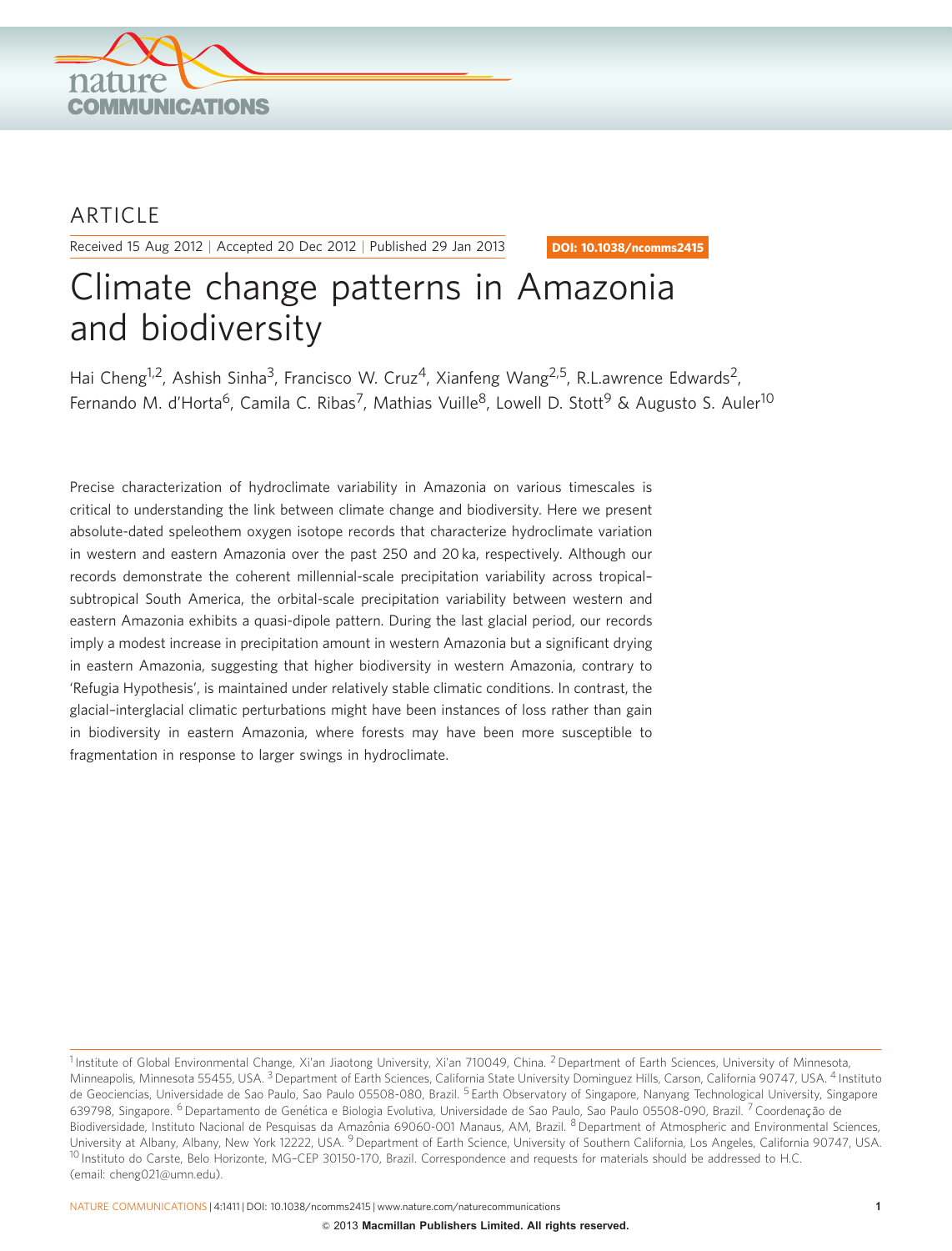<span id="page-1-0"></span>mazonia is home to the richest terrestrial biodiversity on<br>Earth. It also serves as a massive source of heat and<br>moisture in the tropics and has a crucial role in the global<br>climate system having impacts on precipitation v Earth. It also serves as a massive source of heat and climate system, having impacts on precipitation variations across both hemispheres<sup>[1](#page-4-0)</sup>. Although the evolutionary history and spatial patterns of Amazon biodiversity are now essentially well established<sup>[2](#page-4-0)</sup>, the long-term climate variability and its potential influence on the biodiversity remain poorly understood. Precise characterization of hydroclimate variability in Amazonia on a wide range of timescales is of vital importance to understanding the possible link between climate change and biodiversity, and a necessary step towards an assessment of the spatial–temporal patterns of tropical forest response to potential future climate change in South America. Despite a growing body of paleoclimate data from the region (Fig. 1; Supplementary Fig. S1), patterns of hydrologic variation in Amazonia, particularly in the biodiversity core area of western Amazonia, are poorly documented beyond the Holocene<sup>3</sup>. Thus, it remains unclear whether or how orbitalto-millennial-scale climate variability manifested itself in Amazonia and how it was linked to adjacent regions.

Here we present new absolute-dated speleothem oxygen isotope records to establish the spatio-temporal patterns of hydroclimate variation over the past 250 and 20 ka in western and eastern Amazonia, respectively. Together with existing climate proxy data, we unveil the dominant patterns of precipitation variability on orbital–millennial timescales across tropical– subtropical South America and in turn to probe possible linkages between climate change and biodiversity.



Figure 1 | Location of climate records from South America and current regional climate patterns. Also shown are some major components of the SAM, including South Atlantic convergence zone (SACZ, red dashed lines) and low-level jet (LLJ, white arrow) (adapted from [ref. 19\)](#page-4-0). The blue/orange circles indicate the SAPD, consistent with modern precipitation pattern<sup>[26](#page-5-0)</sup> and simulation results $7.21$ . Stars indicate caves: 1. ELC, 2. NAR, 3. Cueva del Tigre Perdido, 4. Pacupahuain. 5. Paraı´so, 6. Rio Grande do Norte, 7. Toca da Boa Vista, 8. Santana and 9. Botuverá. Rectangles and circles (10-27) show lake and ice core records, respectively. Light blue and purple symbols indicate wet and dry LGM, respectively<sup>[25](#page-5-0)</sup>, and white show wet condition during Heinrich events (Supplementary Fig. S1). Yellow triangle depicts the Surucucho pollen record<sup>[32](#page-5-0)</sup> that indicates little change in forest composition throughout the Holocene. Two wide arrows show the east–west zonal overturning circulation during strong SAM times with ascending and descending motions over western and eastern Amazonia, respectively<sup>[21](#page-5-0)</sup>.

#### Results

Cave location. We collected a suite of stalagmites from El Condor (ELC) (5°56'S, 77°18'W, 860 m a.s.l), Cueva del Diamante (NAR)  $(5°44'S, 77°30'W, 960 m a.s.l.)$  caves, which are located within the core biodiversity region on the eastern flank of the Andes in northern Peru (Fig. 1). The mean annual precipitation in this region is ca. 1,500 mm, 80% of which falls in austral summer when the South American monsoon (SAM) circulation transports tropical Atlantic moisture, which is largely recycled over the Amazon Basin, westward towards the Andes. The warm and humid air masses are deflected southward by the Andes, fuelling the Andean low-level jet, transporting moisture towards southeastern South America (Fig. 1). During the austral winter, the SAM completely disappears and gives way to a strong mid- and upper-tropospheric subtropical jet stream<sup>4</sup>.

Speleothem  $\delta^{18}O$  records. Our western Amazon speleothem  $\delta^{18}$ O records cover most portion of the past 250 ka [\(Fig. 2;](#page-2-0) Supplementary Figs S2–S4). Modern hydrological data and various model simulations suggest that precipitation amount and degree of upstream rainfall/transpiration are two primary factors that influence the  $\delta^{18}O$  of precipitation at our sites. The long east-to-west transport of the moisture from the tropical Atlantic across the Amazon Basin towards the cave sites in the tropical Andes leads to a progressively lower  $\delta^{18}O$  value of precipitation caused by rainout upstream, namely the 'continental effect'<sup>5-7</sup> (Supplementary Figs S5 and S6). However, this effect is smaller than expected from observed intense rainout along the trajectory, because the strong water recycling over the Amazon Basin recharges the atmosphere with relatively <sup>18</sup>O-enriched water vapor $8-10$ . Moreover, the  $\delta^{18}O$  of precipitation has been shown to be inversely correlated with the amount of rainfall, a relationship dubbed as the 'amount effect', with a slope between  $-0.4$  and  $-0.8%$  per 100 mm increase in the mean annual precipitation<sup>11</sup>. In contrast, the 'temperature effect' on the  $\delta^{18}O$  of modern summer precipitation in tropical South America is insignificant<sup>3,6,11-13</sup>. We, thus, interpret the  $\delta^{18}O$  variations in our record, particularly the relatively large amplitude changes on orbital timescale upon which we focus here, to primarily reflect variations in SAM precipitation amount and degree of upstream rainfall/transpiration $^{14}$ .

Millennial-scale variability. Our western Amazon  $\delta^{18}$ O profiles are characterized by numerous millennial-scale abrupt shifts with amplitude of  $\sim$  1.5% [\(Figs 3 and 4](#page-2-0); Supplementary Figs S7 and S8). These events correspond with the Younger Dryas (YD), Dansgaard-Oeschger (D/O) and Heinrich (H) events, and are, within dating error, anti-phased with their Northern hemisphere (NH) counterparts such as changes in Asian monsoon  $(AM)^{15}$ , Greenland temperature<sup>16</sup> and the Cariaco Basin records<sup>17</sup>, and in-phase with speleothem records from southern<sup>[18,19](#page-4-0)</sup> and northeastern Brazil<sup>20,21</sup> and high altitude central Peruvian Andes<sup>14</sup>, and the Lake Titicaca record<sup>[22](#page-5-0)</sup> (Supplementary Figs S7 and S8). The interhemispheric anti-phased nature of these events supports the notion that the H-YD (low  $\delta^{18}O$  excursions) and D/O (high  $\delta^{18}O$  excursions) events manifest in South America as wet and dry episodes, respectively. The abrupt increase in monsoon rainfall during the H-YD events is likely related to a southward shift in the mean position of the ITCZ, a strengthening of the asymmetry in Hadley circulation in response to an interhemispheric gradient of sea surface temperature and to some extent a possible influence from Antarctic climate changes<sup>[14,19,20](#page-4-0)</sup>.

Orbital timescales variability. Although the millennial-scale precipitation variability across tropical South America has a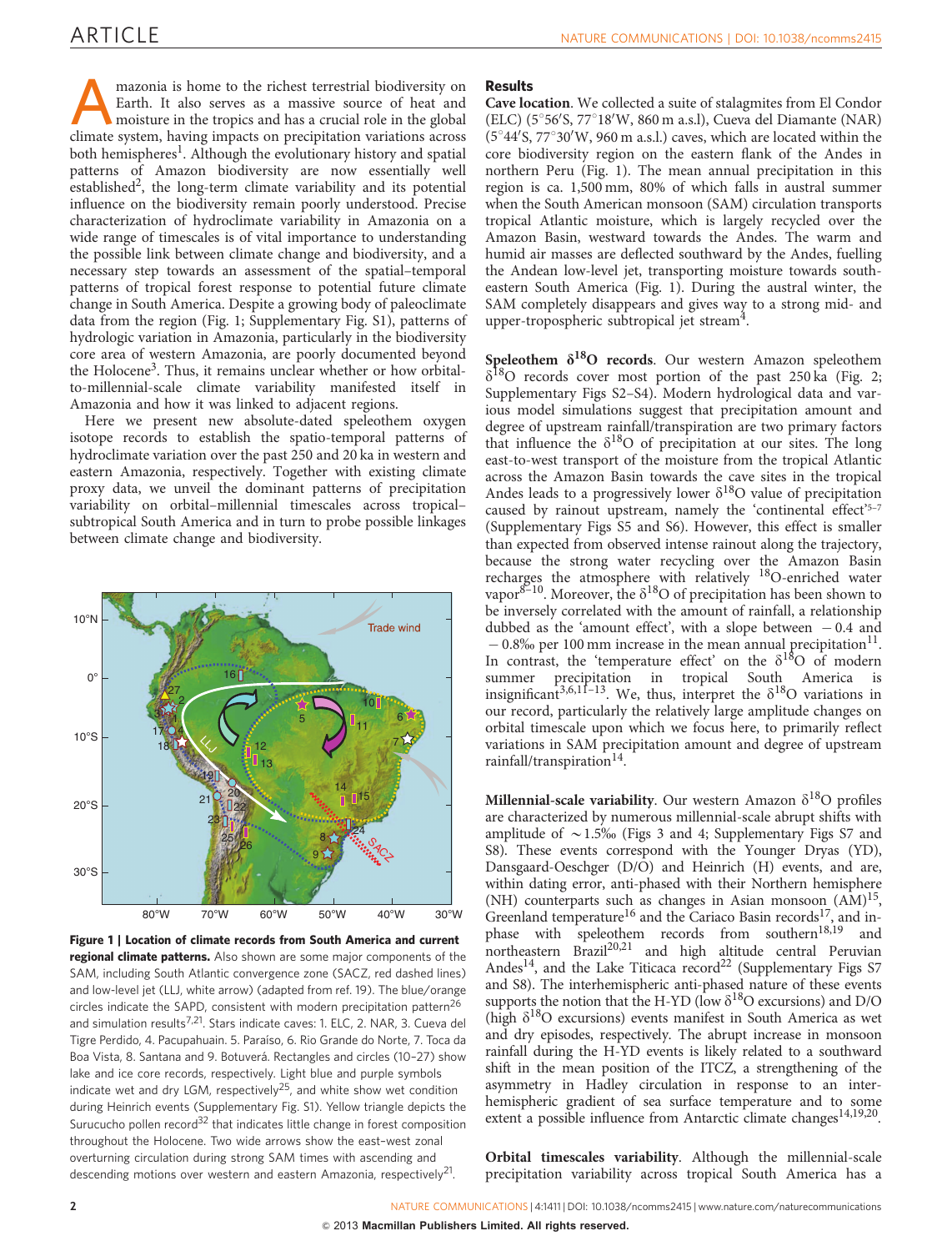<span id="page-2-0"></span>

Figure 2 | Speleothem  $\delta^{18}$ O records from western Amazonia in comparison with other climate records. (a) AM records (purple: Hulu-Dongge caves; dark purple: Sanbao cave)[15,45](#page-4-0) and boreal summer (JJA) insolation at 30°N (ref. 47). (b) Southern Brazil records (Botuverá cave)<sup>[18](#page-4-0)</sup> and ASI [\(](#page-5-0)DJF) at  $30^{\circ}$ S (ref. 47). (c) Western Amazon records and ASI (DJF) at  $10^{\circ}$ [S](#page-5-0) [\(](#page-5-0)ref. 47). (d) Niño3 temperature anomalies estimated with the Zebiak and Cane model<sup>48</sup> depict the variability of orbital ENSO mean state. (e) The stacked benthic  $\delta^{18}O$  record<sup>49</sup>. Numbers at the top indicate MISs. Arrows depict an increase of the AM and the SAM. The typical SAM record from southern Brazil follows ASI and thus displays a broad anti-phase relationship to the AM. In contrast, while the record from western Amazonia tracks ASI during relatively warm periods (MIS 1, 5 and 7) when sea level was higher, it shows an apparently anti-phase relationship to some extent to ASI during relatively cold periods (MIS 2–4 and 6) when sea level was lower (see Supplementary Fig. S11 for more details). To first order, the ENSO counterbalances and reinforces orbital SAM variations in western Amazonia and eastern Amazonia-northeastern-southern Brazil, respectively (see Supplementary Figs S9 and S10 for details).

largely coherent pattern; the spatial structure of precipitation is complex on orbital timescales. This is evident from the comparison of existing speleothem  $\delta^{18}O$  records from southern and northeastern Brazil with our speleothem records from western (Peruvian caves) and eastern (Paraı´so cave) Amazonia. The western Amazonia and southern Brazil  $\delta^{18}O$  variations are broadly in-phase to first order, reflecting changes in the SAM intensity[7,11,18](#page-4-0) resulting from changes in austral summer insolation (ASI) associated with the precession cycle<sup>[18](#page-4-0)</sup> (Fig. 2). In addition, they are anti-phased with their NH counterpart, the A[M15,23,](#page-4-0) supporting the notion that increased summer solar radiation is the most effective factor strengthening tropicalsubtropical monsoons<sup>23,24</sup>. The western Amazonia and southern Brazil speleothem records are, however, out of phase with speleothem records from northeastern Brazil<sup>[21](#page-5-0)</sup> and eastern Amazonia (Fig. 3). A notable feature of the latter records is a



Figure 3 | Comparison among speleothem  $\delta^{18}$ O records over the past 60 ka. (a) AM records (Hulu-Dongge)<sup>[15,45](#page-4-0)</sup> and boreal summer (JJA) insolation<sup>47</sup>. (b) Rio Grande do Norte record, northeastern Brazil (brown)<sup>21</sup> and the typical LGM, mid Holocene and modern  $\delta^{18}$ O values (red squares) obtained from Paraíso cave, eastern Amazonia. Red curve is ASI (DJF)<sup>47</sup>. (c) Western Amazon records (blue-the NAR record, green-the ELC record). Red curve shows ASI (DJF)<sup>47</sup>. (d) Botuverá cave  $\delta^{18}O$  records, southern Brazil<sup>[18,19](#page-4-0)</sup> and ASI (DJF)<sup>47</sup>. Two large vertical bars depict the early-mid Holocene and the LGM, respectively. Yellow bars show H events. Numbers indicate Greenland interstadials. The striking anti-phase relationship over the last precession cycle is apparent between eastern Amazonianortheastern Brazil and western Amazonia-southern Brazil ([Fig. 1](#page-1-0)). Despite the difference on orbital scale (Fig. 2), the millennial events show a coherent pattern in tropical–subtropical South America, which is antiphased with their AM counterparts ([Fig. 4](#page-3-0)).

significantly larger  $\delta^{18}O$  variance over the last precession cycle  $(\sim 5-6\%)$  (Fig. 3).

South American precipitation dipole. We define the observed east–west dipole-like pattern of precipitation changes during the last precession cycle as the South American precipitation dipole (SAPD) ([Figs 1 and 3\)](#page-1-0). The precession-scale SAPD is consistent with other paleoclimate reconstructions during the last glacial maximum (LGM) in South America<sup>[25](#page-5-0)</sup> ([Fig. 1;](#page-1-0) Supplementary Fig. S1) and is akin to the precipitation amount and  $\delta^{18}O$  dipole patterns, as observed in instrumental data and modelling simulations<sup>7,21,26</sup>. On the precession scale, the SAPD may be dynamically linked to the SAM variability as follows. When high ASI intensifies the SAM, strong convective activity and upward motion result in enhanced condensational heating over the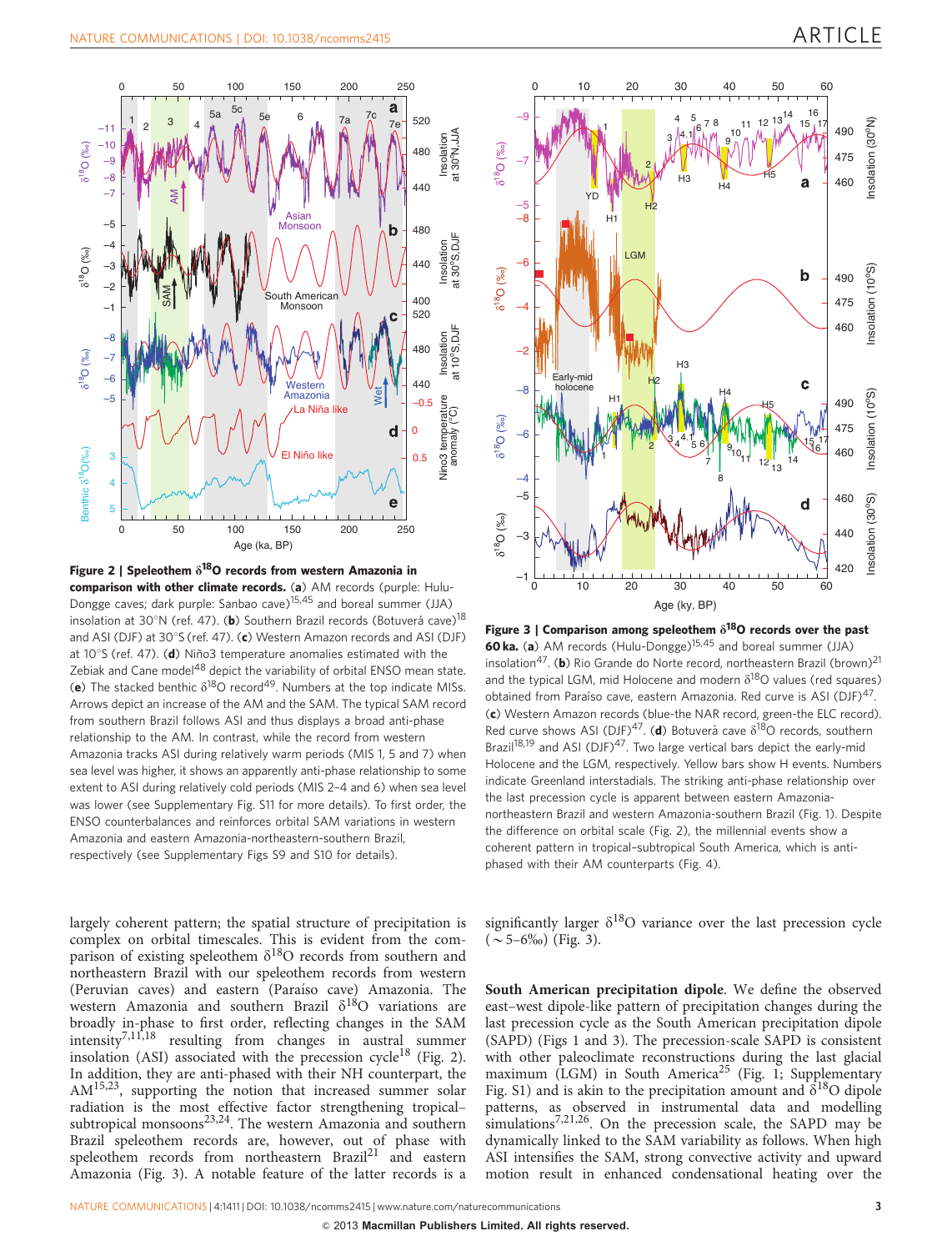<span id="page-3-0"></span>

Figure 4 | Precise anti-correlation between the millennial variability of the AM and the SAM. (a) Northern Peru  $\delta^{18}O$  records from NAR (blue) and ELC (green) caves. (**b**) The AM  $\delta^{18}O$  record from Hulu cave<sup>15</sup>. The  $\delta^{18}O$ scale is reversed for the Hulu record (increasing down) as compared with Peruvian records (increasing up). The vertical bars depict H2 to H5. Numbers indicate Greenland interstadials. It is now evident that the SAM is precisely anti-phased with the AM in millennial variability, including YD, D/ O H events.

western Amazon Basin, which in turn intensifies the uppertropospheric Nordeste low and results in large-scale subsidence and aridity over eastern equatorial South America<sup>21,27</sup>. In addition, the SAPD phenomenon may contribute to the observed global atmospheric  $\delta^{18}O$  and CH<sub>4</sub> changes that closely follow NH AM variations on precession scale<sup>15,28</sup>. As the precipitation signal over eastern tropical South America essentially follows NH insolation, the overall influence of the Southern Hemisphere precession signal on global atmospheric  $\delta^{18}$ O and CH<sub>4</sub> concentrations is likely significantly reduced.

El Niño-Southern oscillation influence. In tropical South America, however, El Niño-Southern oscillation (ENSO) can also have a substantial effect on precipitation. Instrumental observations suggest that the El Niño (La Niña) episodes are generally associated with below (above) average precipitation and higher (lower)  $\delta^{18}$ O in western-eastern Amazonia and northeastern Brazil (southern Brazil)<sup>[11,29,30](#page-4-0)</sup> (Supplementary Fig. S9). Given the different ENSO–SAPD spatial patterns, it is thus conceivable that precipitation changes associated with long-term changes in ENSO mean state may counterbalance precession-induced precipitation variability in western Amazonia, while reinforcing it in northeastern-southern Brazil and eastern Amazonia (Supplementary Figs S9 and S10). Our  $\delta^{18}O$  records from western Amazonia exhibit fluctuations of  $\sim 3\%$  that track variations of the ASI at times when the global ice volume was smaller during marine isotope stage (MIS) 1, 5 and 7. In contrast, the  $\delta^{18}$ O variation during times of larger global ice volume is of smaller amplitude  $({\sim}2\%)$  on the precession scale. The

modulating influence of orbital-scale shifts in ENSO mean state could potentially explain why  $\delta^{18}O$  changes in western (eastern) Amazonia are of smaller (larger) amplitude [\(Fig. 2\)](#page-2-0). The former, to second order, appears to mimic the ENSO change, rather the ASI (Supplementary Figs S10 and S11). This apparent distinction in the covariance between the  $\delta^{18}O$  and insolation might imply a possible weaker (stronger) ENSO influence under the interglacial (glacial) condition or a stronger and more complex influence from glacial boundary conditions on the precipitation over tropical South America<sup>[31](#page-5-0)</sup>.

### **Discussion**

Speleothem  $\delta^{18}O$  records from northeastern Brazil and eastern Amazonia reveal a large-scale decrease in  $\delta^{18}$ O values (5–6‰) from the LGM to the early-mid Holocene ( $\sim$  10–5 ka BP) ([Fig. 3](#page-2-0)), implying a drastic shift from severely dry to substantially wet conditions in the region where the 'amount effect' on precipitation  $\delta^{18}$ O is presumed to be dominant<sup>21</sup>. In contrast, over the same time interval, our western Amazon records indicate a high  $\delta^{18}$ O excursion with smaller amplitude ( $\sim$ 2\%) change, which we interpret to reflect a shift from relatively wet to moderately dry conditions [\(Fig. 3\)](#page-2-0). This is in accordance with lake records that had documented a wetter LGM versus a drier early-mid Holocene in western Amazonia and many Andean sites ([Fig. 1](#page-1-0)).

During the early-mid Holocene when the SAM was weak<sup>18</sup>, western Amazon speleothem records are characterized by the highest  $\delta^{18}O$  value of the entire record, likely suggesting driest conditions during the past two glacial–interglacial cycles [\(Fig. 2](#page-2-0)). With regard to climate impacts on ecosystems, the degree of severity of the early-mid Holocene dry phase in western Amazonia is an important issue. Recent work based on isotope studies of fluid inclusions in speleothems from the region provides estimates of temperature and rainfall changes during the Holocene<sup>3</sup>. The temperature change was found to be trivial throughout the Holocene but the rainfall amount was reduced by 15–30% below present day as inferred from the modern amount effect on the  $\delta^{18}O$  (-0.4 to -0.8% per 100 mm rainfall increase<sup>[11](#page-4-0)</sup>). The SAM was weak during the early-mid Holocene ([Fig. 3\)](#page-2-0), as documented by southern Brazil records<sup>18</sup>. Thus, one may expect a diminution of the moisture from distant source (lower  $\delta^{18}O$  moisture from the Atlantic) in western Amazonia. Meanwhile, a much wetter eastern Amazonia during the early-mid Holocene, inferred by the extremely low  $\delta^{18}O$ , implies that the moisture transported to downstream western Amazonia would be much more depleted due to Rayleigh distillation. This simple mechanism,<sup>[14](#page-4-0)</sup> however, appears insufficient to explain the fact that the  $\delta^{18}O$  of precipitation in western Amazonia became much higher, rather than lower, or absolute rainfall  $\delta^{18}O$  values in both eastern and western Amazonia is essentially the same. As such, a most likely interpretation would be that the dominant moisture transported to western Amazonia is the recycled water vapour through increasing transpiration in eastern Amazonia upstream, as transpiration is typically a non-isotope fractionating process. It is, in turn, likely that hydrological fluctuations in western Amazonia might even be smaller and the estimate of 15–30% rainfall decrease may be an utmost face value, because a portion of the high  $\delta^{18}$ O excursion may also result from a higher  $\delta^{18}$ O moisture source or a lower percentage of 18O-depleted remote moisture rather than from the amount affect. A supporting line of evidence comes from numerous pollen records within and around the Amazon Basin. In contrast to most pollen records in the region that clearly exhibit vegetation changes during the Holocene, the record nearest to our cave site from Lake Surucucho, Ecuador, indeed shows little change in forest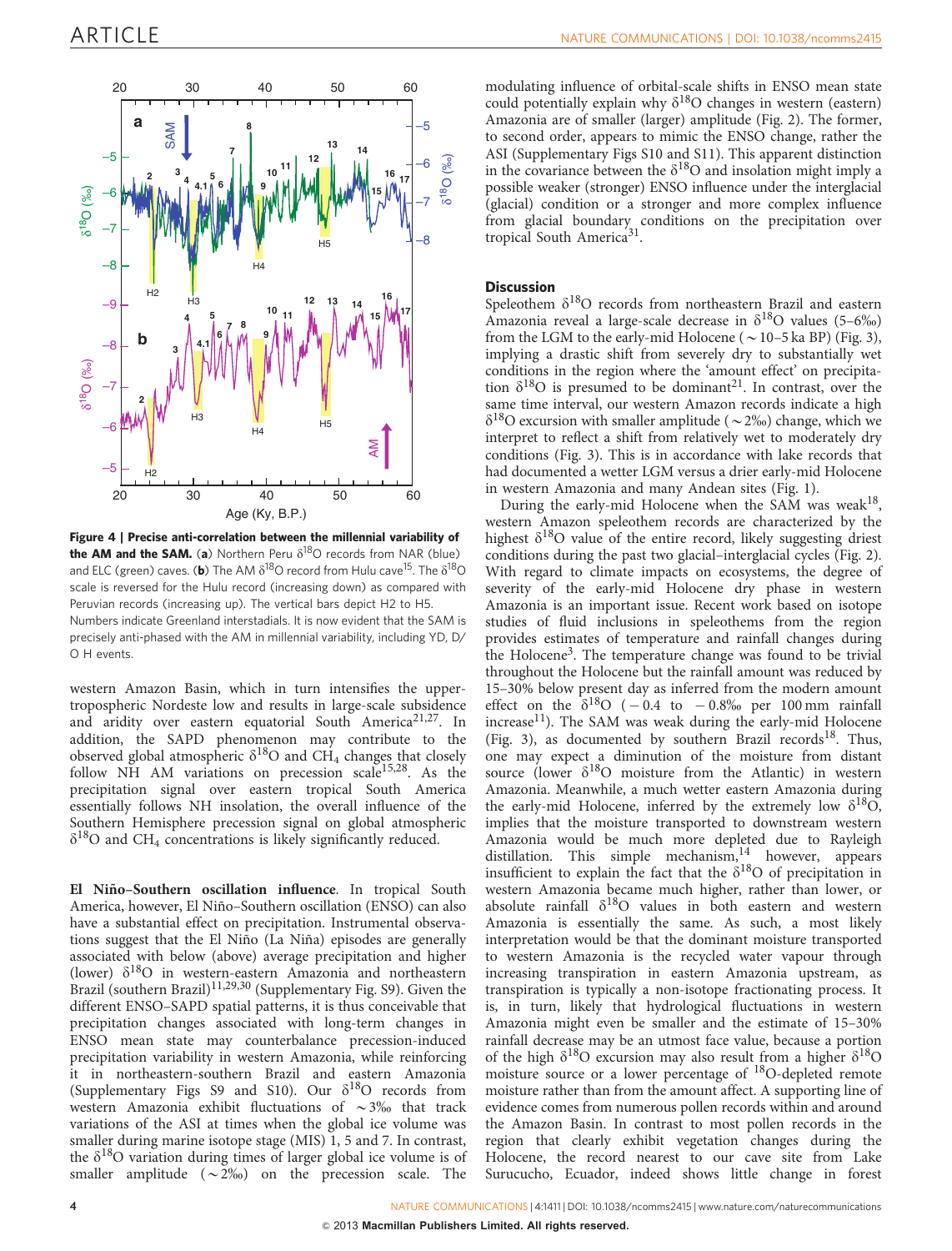<span id="page-4-0"></span>composition throughout the Holocene<sup>[32](#page-5-0)</sup> [\(Fig. 1\)](#page-1-0), supporting the notion from cave records that the rainfall amount reduce may be relatively small in western Amazonia during its dry phase of the early-mid Holocene. This interpretation is consistent with paleoclimate records and simulations available so far, however, the other mechanism cannot, at this stage, be conclusively excluded.

Paleoclimate patterns described above provide a new context for further understanding the tropical South American biodiversity. To first order, hypotheses for the origin of the extremely high Amazon diversity have been based on the dichotomy between environmental stability versus instability as drivers of species accumulation<sup>[33–35](#page-5-0)</sup>. The fundamentally different history of climate evolution in eastern and western Amazonia evidenced here as the SAPD pattern for glacial–interglacial or precession cycles provides an opportunity to contribute to this debate. Our analysis indicates that the climate in eastern Amazonia swung drastically between dry and wet conditions during the termination of the last ice age and, whereas in contrast, conditions in western Amazonia might not have changed as much over the last 250 ka. These climatic patterns may be typical of the Quaternary, as the current South American climatic framework had been established since the pre-Quaternary<sup>2</sup>.

These climatic patterns also provide a testable prediction on past biotic interchanges among Amazon, Andean and Atlantic forest[s36–38.](#page-5-0) The broad similarities in climate history on the glacial–interglacial cycle might be in favour of biotic exchanges along two preferential corridors: one connecting climatically eastern Amazonia with northern Atlantic forests (eastern corridor), and another connecting western Amazonia with southern Atlantic forests (western corridor) (Supplementary Figs S1 and S12). Patterns of distribution of South America birds agree with these predictions (Supplementary Fig. S13). In addition, the pollen records from the predicted corridor areas in northeastern Brazil (eastern corridor)<sup>[39,40](#page-5-0)</sup> indicate late Pleistocene forest expansion in a region currently dominated by semi-arid Caatinga vegetation, while in Bolivia (western corridor) two pollen sites show a pattern consistent with a southward increase in forest cover during the last  $3,000$  years<sup>41</sup>. Both of these independent data sets support the key paleoclimate pattern that we establish here.

According to the climate pattern described here, western Amazonia has had a more stable climate, which, combined with richer soils originated from Andean sediments, may be related to the west–east diversity gradient that has been detected for some groups of Amazon organisms, such as trees and mammals<sup>2</sup>. This suggests that a favourable and/or relatively stable climate may be an important factor in driving diversification, either through an increase in speciation rates or a decrease in extinction rates $42,43$ , or both. Instead, greater climate instability with forest fragmentation during glacial times (the 'Refugia Hypothesis'[33](#page-5-0)), a possible scenario in eastern Amazonia, may have been an instance of loss rather than gain in biodiversity.

#### Methods

**Sample preparation**. Stalagmites ELC-A and ELC-B are  $\sim$  57 and 46 cm high and  $\sim$  7 and 8 cm wide, respectively. Stalagmites NAR-C, D and F are  $\sim$  120, 52 and 68 cm high and 10–20, 10 and 10 cm wide, respectively. The measured cave temperature and relative humidity in August 2006 are  $\sim$  22 °C, 92% and 21 °C, 91% for ELC and NAR caves, respectively. All five stalagmites were halved along the growth axis and their surfaces polished.

**Stable isotope analysis**. Each subsample for  $\delta^{18}O$  analysis was milled using 0.3-mm carbide dental burrs along the central growth axis. The  $\delta^{18}O$  analyses of samples ELC-A and B were performed with an online automated carbonate preparation system linked to a VG Prism II isotope ratio mass spectrometer at the University of Southern California, whereas samples NAR-C, -D and -F were

measured with an online automated carbonate preparation system linked to a Finnigan Delta Plus Advantage at the University of São Paulo. Data were calibrated against standards, NBS-18 and NBS-19, and are reported as  $\delta^{18}O$  (‰) relative to the Vienna Pee Dee Belemnite. Duplicates were analysed every 10–20 samples to check for homogeneity, all of which replicated within 0.12%. Our western Amazon speleothem  $\delta^{18}O$  records have been constructed from five stalagmites (ELC-A, ELC-B, NAR-C, NAR-D and NAR-F), with an average temporal resolution of  $\sim$  80 years (Supplementary Fig. S4).

**230Th dating method**. The chronology is based on 197  $^{230}$ Th ages. The chemical procedures used to separate U and Th for  $^{230}$ Th dating are similar to those described in Edwards et al.<sup>[44](#page-5-0) 230</sup>Th dating of stalagmites was performed at the Minnesota Isotope Laboratory on a multi-collector inductively coupled plasma mass spectrometer (MC-ICPMS, Thermo-Finnigan Neptune). All U and Th isotopes were measured on a MasCom multiplier behind the retarding potential quadrupole in peak-jumping mode. The analytical methods are described in [refs 45](#page-5-0) [and 46.](#page-5-0) All dates are in stratigraphic order, with a typical relative  $2\sigma$  error of better than 1%. The chronology is established using linear interpolation between dates (Supplementary Table S1; Supplementary Figs S2 and S3). Three NAR stalagmites grew over the most portion of the past 250 ka and two ELC stalagmites span the last 54 ka.

**Replication test**. A high degree of replication between ELC-B and NAR-C  $\delta^{18}O$ profiles from two caves over a 50-ka contemporaneous growth period, 54–4 ka BP (before present, present = 1950 AD) ([Figs 3 and 4](#page-2-0); Supplementary Figs S7 and S8), argues against any substantial kinetic effect on  $\delta^{18}O$  values.

#### References

- 1. Werth, D. & Avissar, R. The local and global effects of Amazon deforestation. J. Geophys. Res. 107, 8087 (2002).
- 2. Hoorn, C. et al. Amazonia through time: Andean uplift, climate change, landscape evolution and biodiversity. Science 330, 927–931 (2010).
- 3. van Breukelen, M. R., Vonhof, H. B., Hellstrom, J. C., Wester, W. C. G. & Kroon, D. Fossil dripwater in stalagmites reveals Holocene temperature and rainfall variation in Amazonia. Earth Planet Sci. Lett. 275, 54–60 (2008).
- 4. Zhou, J. & Lau, K. M. Does a monsoon climate exist over South America? J. Clim. 11, 1020–1040 (1998).
- 5. Garcia, M., Villalba, F. & Araguas-Araguas, L. The role of atmospheric circulation patterns in controlling the regional distribution of stable isotope contents in precipitation: preliminary results from two transects in the Ecuadorian Andes. In:Proceedings series of International Atomic Energy Agency: isotope techniques in the study of environmental change, Vienna, IAEA-SM 349/7 127–140Vienna, 1998).
- 6. Vimeux, F. et al. What are the climate controls on  $\delta$ D in precipitation in the Zongo Valley (Bolivia)? Implications for the Illimani ice core interpretation. Earth Planet Sci. Lett. 240, 205–220 (2005).
- 7. Vuille, M. & Werner, M. Stable isotopes in precipitation recording South American summer monsoon and ENSO variability—observations and model results. Clim. Dyn. 25, 401–413 (2005).
- 8. Salati, E. et al. Recycling of water in the Amazon basin: an isotopic study. Water Resour. Res. 15, 1250–1258 (1979).
- 9. Gat, J. R. & Matsui, E. Atmospheric water balance in the Amazon basin: an isotopic evapotranspiration model. J. Geophys. Res. 96, 13179–13188 (1991).
- 10. Victoria, R. L. et al. Mechanisms of water recycling in the Amazon basin: isotopic insights. Ambio 20, 384–387 (1991).
- 11. Vuille, M., Bradley, R. S., Werner, M., Healy, R. & Keimig, F. Modeling  $\delta^{18}O$  in precipitation over the tropical Americas: 1. Interannual variability and climatic controls. J. Geophys. Res. 108, 4174 (2003).
- 12. Reuter, J., Stott, L., Sinha, A., Cheng, H. & Edwards, R. L. A new perspective on the hydroclimate variability in Northern South America during the little ice age. Geophys. Res. Lett. 36, L21706 (2009).
- 13. Bird, B. W. et al. A 2300-year-long annually resolved record of the South American summer monsoon from the Peruvian Andes. Proc. Natl Acad. Sci. USA 108, 8583–8588 (2011).
- 14. Kanner, L. C., Burns, S. J., Cheng, H. & Edwards, R. L. High latitude forcing of the South American Summer Monsoon during the Last Glacial. Science 335, 570–573 (2012).
- 15. Wang, Y. J. et al. Millennial-and orbital-scale changes in the East Asian monsoon over the past 224,000 years. Nature 451, 1090–1093 (2008).
- 16. Svensson, A. et al. A 60,000 year Greenland stratigraphic ice core chronology. Clim. Past 4, 47–57 (2008).
- 17. Peterson, L. C., Haug, G. H., Hughen, K. A. & Rohl, U. Rapid changes in the hydrologic cycle of the tropical Atlantic during the last glacial. Science 290, 1947–1951 (2000).
- 18. Cruz, F. W. J. et al. Insolation driven changes in atmospheric circulation over the past 116,000 years in subtropical Brazil. Nature 434, 63–66 (2005).
- 19. Wang, X. F. et al. Interhemispheric anti-phasing of rainfall during the last glacial period. Quat. Sic. Rev. 25, 3391–3403 (2006).